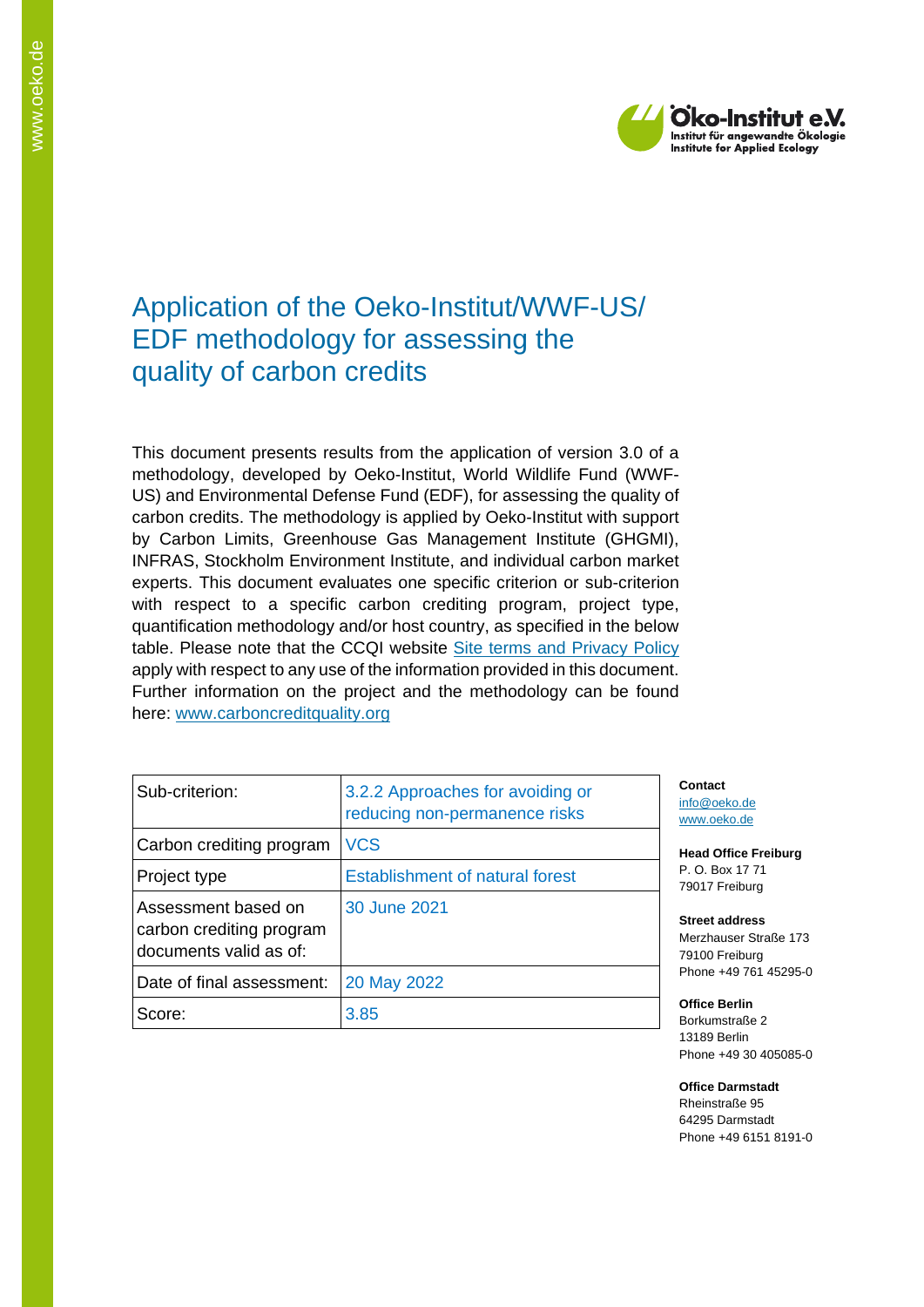# **Assessment**

# **Indicator 3.2.2.1**

## **Relevant scoring methodology provisions**

"The program requires a risk assessment of the specific project."

## **Information sources considered**

- 1. VCS AFOLU Non-Permanence risk tool v4.0, available at [https://verra.org/wp](https://verra.org/wp-content/uploads/2019/09/AFOLU_Non-Permanence_Risk-Tool_v4.0.pdf)[content/uploads/2019/09/AFOLU\\_Non-Permanence\\_Risk-Tool\\_v4.0.pdf](https://verra.org/wp-content/uploads/2019/09/AFOLU_Non-Permanence_Risk-Tool_v4.0.pdf)
- 2. VCS Standard v4.1 (April 2021), available at [https://verra.org/wp](https://verra.org/wp-content/uploads/2021/04/VCS-Standard_v4.1.pdf)[content/uploads/2021/04/VCS-Standard\\_v4.1.pdf](https://verra.org/wp-content/uploads/2021/04/VCS-Standard_v4.1.pdf)

## **Relevant carbon crediting program provisions**

- Provision 1 Source 1, introduction: "This tool provides the procedures for conducting the nonpermanence risk analysis and buffer determination required for Agriculture Forestry and Other Land Use (AFOLU) projects. The tool sets out the requirements for project proponents, implementing partners and validation/verification bodies to assess risk and determine the appropriate risk rating".
- Provision 2 Source 2, section 3.2.9: "Projects shall prepare a non-permanence risk report in accordance with the VCS Program document AFOLU Non-Permanence Risk Tool at both validation and verification. In the case of projects that are not validated and verified simultaneously, having their initial risk assessments validated at the time of VCS project validation will assist VCU buyers and sellers by providing a more accurate early indication of the number of VCUs projects are expected to generate. The nonpermanence risk report shall be prepared using the VCS Non-Permanence Risk Report Template, which may be included as an annex to the project description or monitoring report, as applicable, or provided as a stand-alone document".

### **Assessment outcome**

Yes (5 Points).

### **Justification of assessment**

The above documentation specifies that the VCS requires a risk assessment for each AFOLU project.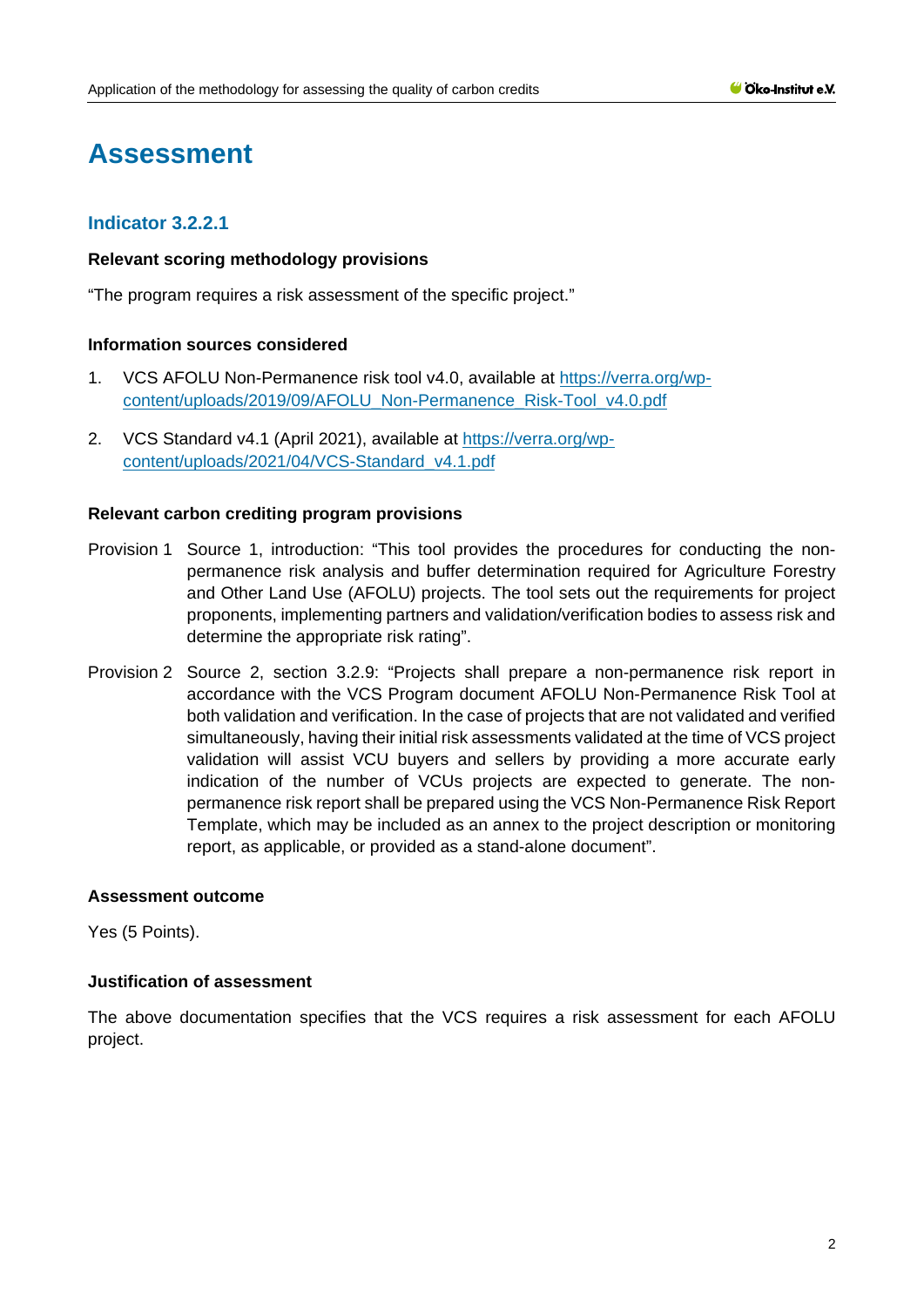# **Indicator 3.2.2.2**

## **Relevant scoring methodology provisions**

"The risk assessment follows a pre-defined and thorough methodology, taking into account the likelihood and significance of non-permanence risks, the measures taken by project owners to manage these risks and their capacity to do so."

## **Information sources considered**

1. VCS AFOLU Non-Permanence risk tool v4.0, available at [https://verra.org/wp](https://verra.org/wp-content/uploads/2019/09/AFOLU_Non-Permanence_Risk-Tool_v4.0.pdf)[content/uploads/2019/09/AFOLU\\_Non-Permanence\\_Risk-Tool\\_v4.0.pdf](https://verra.org/wp-content/uploads/2019/09/AFOLU_Non-Permanence_Risk-Tool_v4.0.pdf)

## **Relevant carbon crediting program provisions**

The full methodology as laid out in the VCS AFOLU non-permanence risk tool, particularly:

Provision 1 Source 1, section 2.1.2: "Risk factors are classified into three categories: internal risks, external risks and natural risks, and further into sub-categories such as project management, financial viability and community engagement. The project shall be evaluated against each of the risk factors in each category and sub-category as set out in Sections 2.2 (internal risks), 2.3 (external risks) and 2.4 (natural risks), assigned a risk score for each risk factor, and shall follow the calculation formulas in each table to determine the risk rating for the sub-category and category".

> Source 1, section 2.1.2 point 4: "The total risk rating for each category (internal, external and natural) shall be determined by summing the ratings for each sub-category in the category. While some sub-categories may have negative values, the total rating for any category may not be less than zero".

> Source 1, section 2.2.1 point 5: On internal risks: "Adaptive management plans are those that identify, assess and create a mitigation plan for potential risks to the project, including those identified in this document, and any other obstacles to project implementation. They include a process for monitoring progress and documenting lessons learned or corrections that may be needed and incorporating them into project decision-making in future monitoring periods. The onus is on the project proponent to demonstrate that such plans are in place, that such plans have considered the realm of potential risks and obstacles to the project, and that a system is in place for adapting to changing circumstances".

> Source 1, table 1 point e: The capacity of project owners to mitigate the risks is taken into account in the risk rating: "Mitigation: Management team includes individuals with significant experience in AFOLU project design and implementation, carbon accounting and reporting ( e.g., individuals who have successfully managed projects through validation, verification and issuance of GHG credits) under the VCS Program or other approved GHG programs.

## **Assessment outcome**

Yes (4 Points).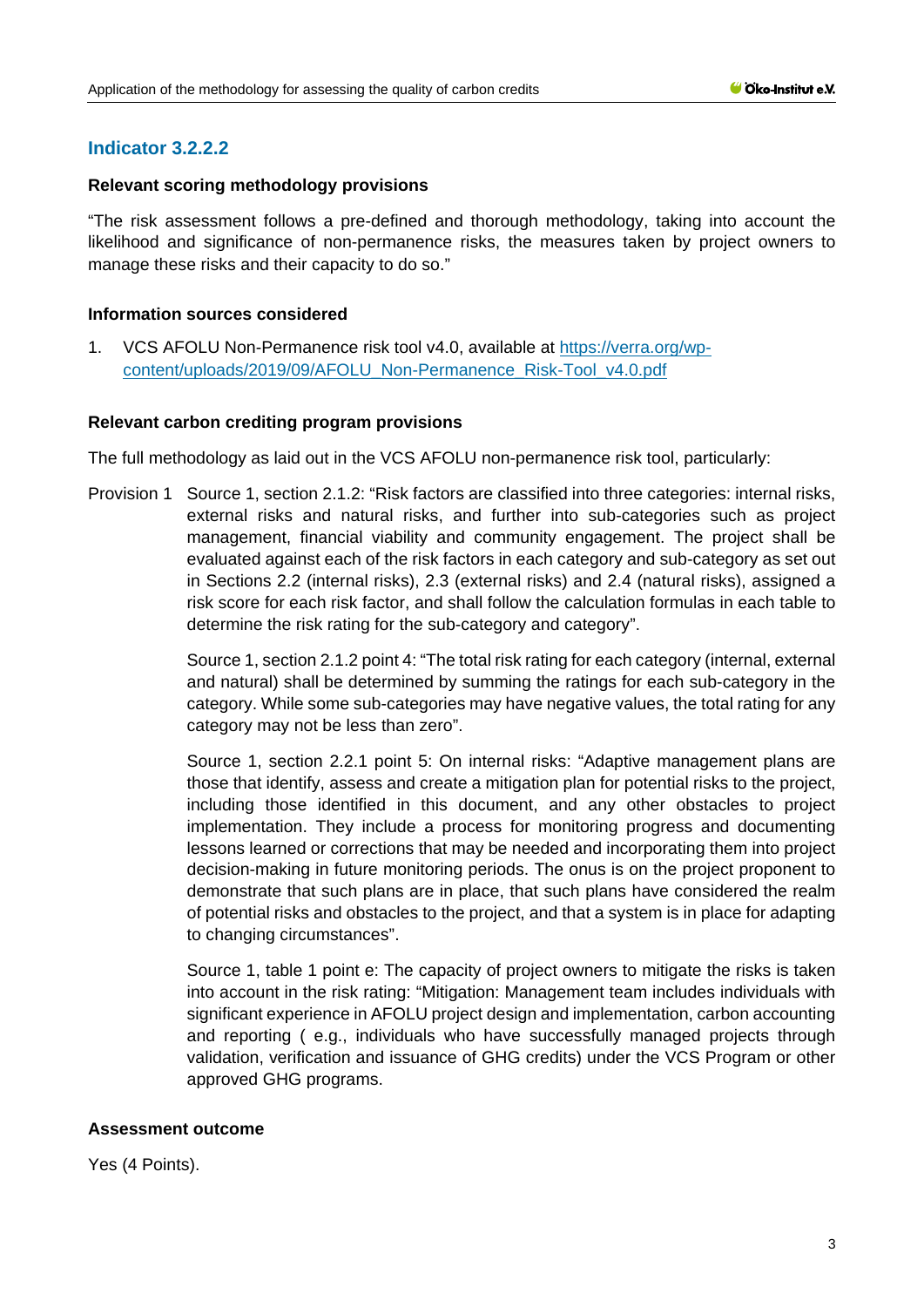#### **Justification of assessment**

The above documentation specifies that the indicator is fulfilled.

## **Indicator 3.2.2.3**

### **Relevant scoring methodology provisions**

"The application of the risk assessment is validated by validation and verification entities."

#### **Information sources considered**

1. VCS AFOLU Non-Permanence risk tool v4.0, available at [https://verra.org/wp](https://verra.org/wp-content/uploads/2019/09/AFOLU_Non-Permanence_Risk-Tool_v4.0.pdf)[content/uploads/2019/09/AFOLU\\_Non-Permanence\\_Risk-Tool\\_v4.0.pdf](https://verra.org/wp-content/uploads/2019/09/AFOLU_Non-Permanence_Risk-Tool_v4.0.pdf)

#### **Relevant carbon crediting program provisions**

Provision 1 Source 1. section 1.1.3: "During the analysis, the validation/verification body shall evaluate the risk assessment undertaken by the project proponent and assess all data, rationales, assumptions, justifications and documentation provided by the project proponent to support the non-permanence risk rating".

#### **Assessment outcome**

Yes (3 Points).

#### **Justification of assessment**

The above documentation specifies that the indicator is fulfilled.

#### **Indicator 3.2.2.4**

#### **Relevant scoring methodology provisions**

"The risk assessment is used to exclude from eligibility projects with a significant unaddressed reversal risk."

#### **Information sources considered**

1. VCS AFOLU Non-Permanence risk tool v4.0, available at [https://verra.org/wp](https://verra.org/wp-content/uploads/2019/09/AFOLU_Non-Permanence_Risk-Tool_v4.0.pdf)[content/uploads/2019/09/AFOLU\\_Non-Permanence\\_Risk-Tool\\_v4.0.pdf](https://verra.org/wp-content/uploads/2019/09/AFOLU_Non-Permanence_Risk-Tool_v4.0.pdf)

#### **Relevant carbon crediting program provisions**

Provision 1 Source 1, section 2.5.3: "Where a project is assessed as Fail for any risk factor, the project shall fail the entire risk analysis. Where the overall risk rating, or the summed risk rating for each category is unacceptably high, as set out in Section 2.5.3, the project shall fail the entire risk analysis. Where a project fails the risk assessment, it is not eligible for crediting until such time as the project has adequately addressed the risk to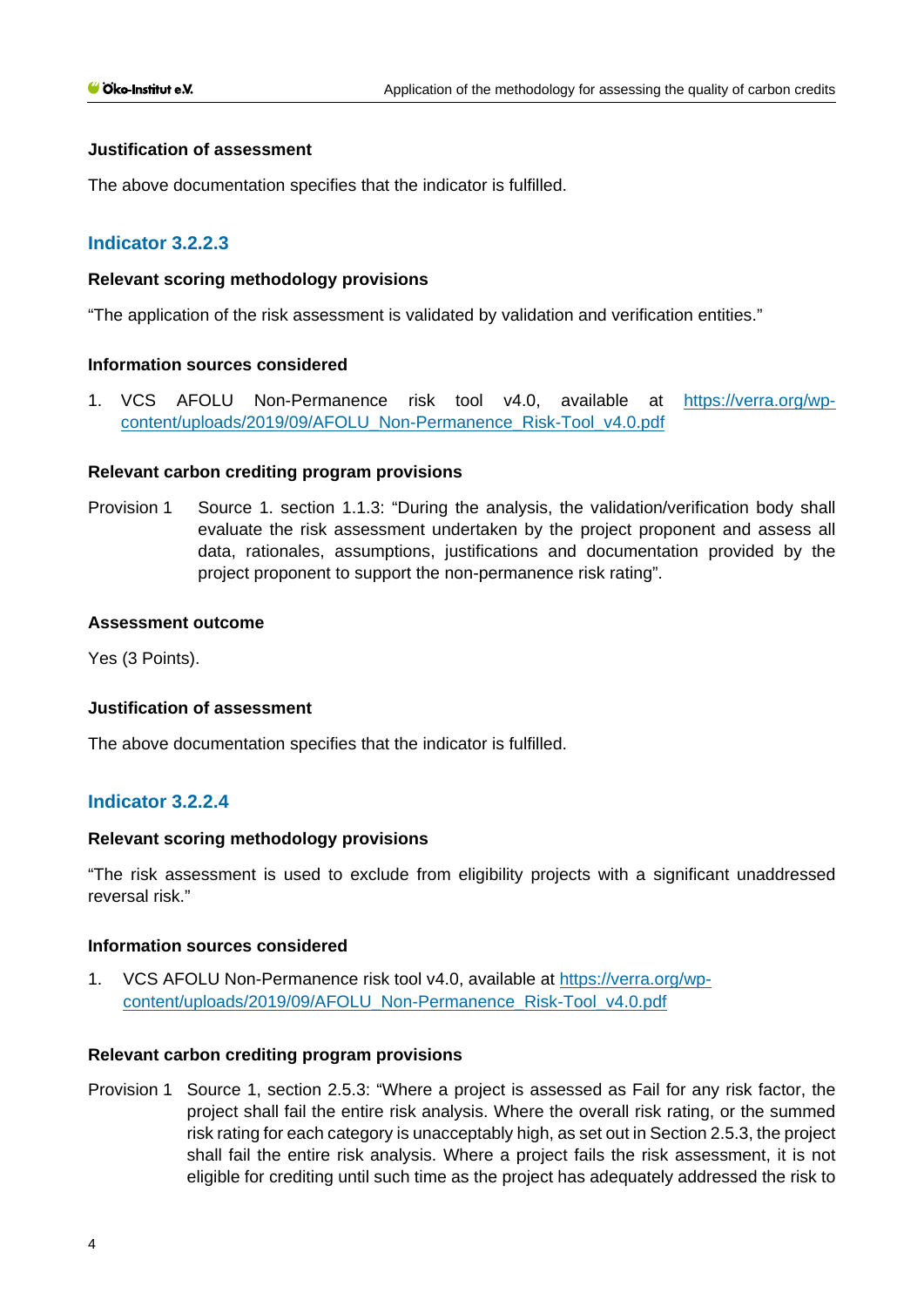the extent it would no longer be assessed as Fail" (section 2.1.2 point 5, VCS AFOLU Non-permanence risk tool v4.0)."

"Where the overall risk rating is greater than 60, project risk is deemed unacceptably high and the project fails the entire risk analysis. It shall not be eligible for crediting until such time as risks are adequately addressed or sufficient mitigation measures are implemented such that the project would no longer be assessed as Fail. Further, where the sum of risk ratings for any risk category is greater than the following thresholds, the project fails the entire risk analysis and shall not be eligible for crediting (again, until no longer assessed as Fail):

Internal risk: 35

External risk: 20

Natural risk: 35".

## **Assessment outcome**

Yes (5 Points).

## **Justification of assessment**

The above documentation specifies that the indicator is fulfilled.

# **Indicator 3.2.2.5**

#### **Relevant scoring methodology provisions**

"The program requires project owners to update the risk assessment in case of reversals."

## **Information sources considered**

1. VCS Registration and issuance process v4.0 (September 2019), available at [https://verra.org/wp-content/uploads/2019/09/Registration\\_and\\_Issuance\\_Process\\_v4.0.pdf](https://verra.org/wp-content/uploads/2019/09/Registration_and_Issuance_Process_v4.0.pdf) 

## **Relevant carbon crediting program provisions**

Provision 1 Source 1, section 5.3.3: "The following applies with respect to the VCU issuance subsequent to a reversal: 1) where the reversal is a catastrophic reversal […] [and] 2) Where the reversal is a non-catastrophic event, the following applies [...] Where further GHG credits are available for VCU issuance after replenishing the AFOLU pooled buffer account, additional buffer credits shall be deposited in the AFOLU pooled buffer account in accordance with Section 5.2 (applying the non-permanence risk rating only to those remaining GHG credits eligible for VCU issuance)".

#### **Assessment outcome**

Yes (4 Points).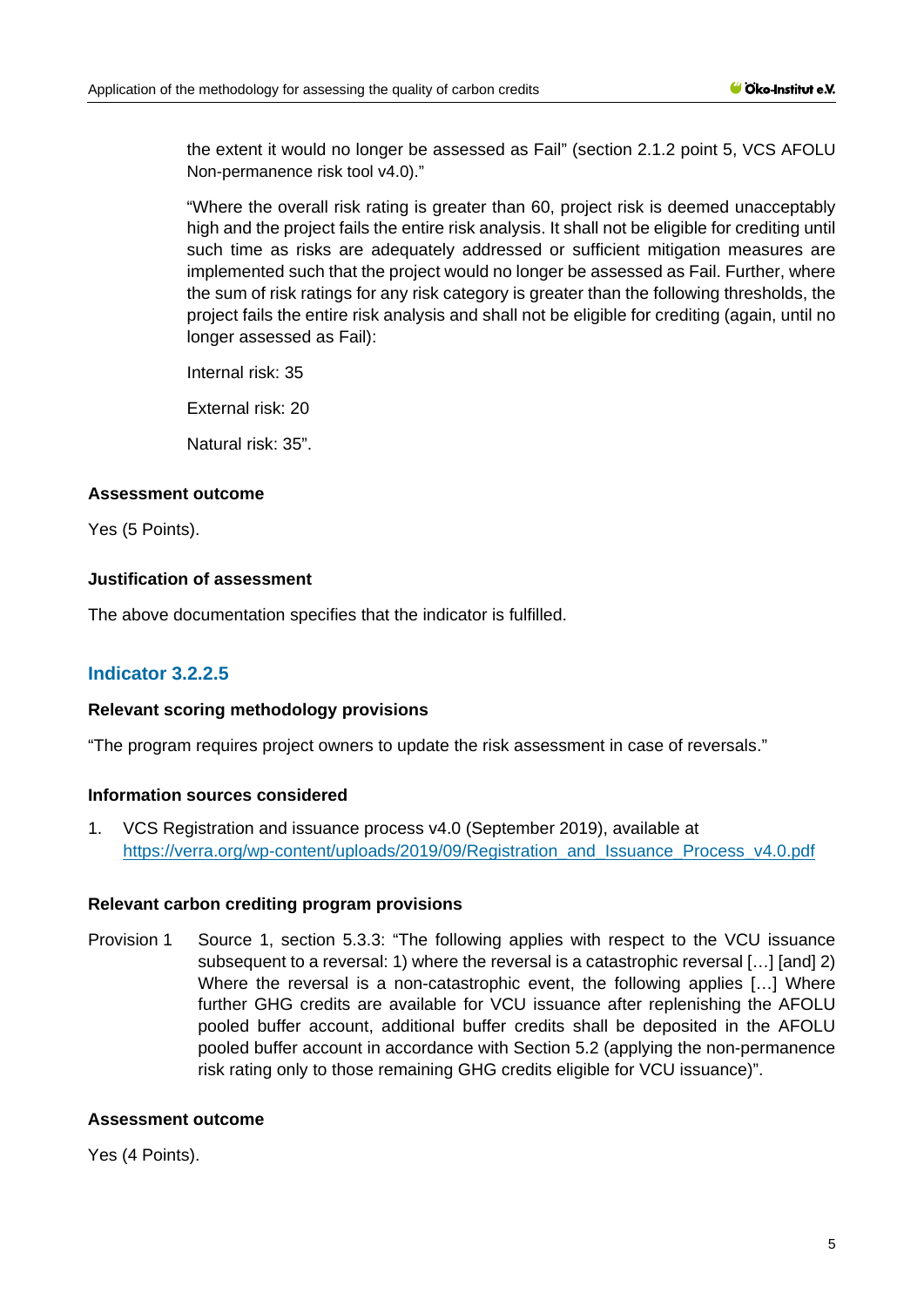## **Justification of assessment**

Provision 1 implies that a new risk assessment needs to be undertaken in case of a reversal, in case GHG credits are available after compensating for the reversal and replenishing the AFOLU pooled buffer. For these remaining credits, a new risk assessment needs to be done as explained by section 5.2 of source 1, which describes the process of assignment and release of buffer credits at subsequent requests for issuance, in order to determine the contribution to the pooled buffer reserve in case.

## **Indicator 3.2.2.6**

## **Relevant scoring methodology provisions**

"The program requires project owners to have legal titles to the land and/or relevant carbon reservoirs on the land (e.g., timber rights), or legally binding agreements require the project owner's consent to undertake any measures that may lead to intentional reversals."

## **Information sources considered**

1. VCS Standard v4.1 (April 2021), available at [https://verra.org/wp](https://verra.org/wp-content/uploads/2021/04/VCS-Standard_v4.1.pdf)[content/uploads/2021/04/VCS-Standard\\_v4.1.pdf](https://verra.org/wp-content/uploads/2021/04/VCS-Standard_v4.1.pdf)

#### **Relevant carbon crediting program provisions**

Provision 1 Source 1, section 3.6: "Project and jurisdictional proponents shall demonstrate that they have the legal right to control and operate project or program activities.

#### **Requirements**

The project description shall be accompanied by one or more of the following types of evidence establishing project ownership accorded to the project proponent(s), or program ownership accorded to the jurisdictional proponent(s), as the case may be (see the VCS Program document Program Definitions for definitions of project ownership and program ownership). To aid the readability of this section, the term project ownership is used below, but should be substituted by the term program ownership, as appropriate:

1) Project ownership arising or granted under statute, regulation or decree by a competent authority.

2) Project ownership arising under law.

3) Project ownership arising by virtue of a statutory, property or contractual right in the plant, equipment or process that generates GHG emission reductions and/or removals (where the project proponent has not been divested of such project ownership).

4) Project ownership arising by virtue of a statutory, property or contractual right in the land, vegetation or conservational or management process that generates GHG emission reductions and/or removals (where the project proponent has not been divested of such project ownership).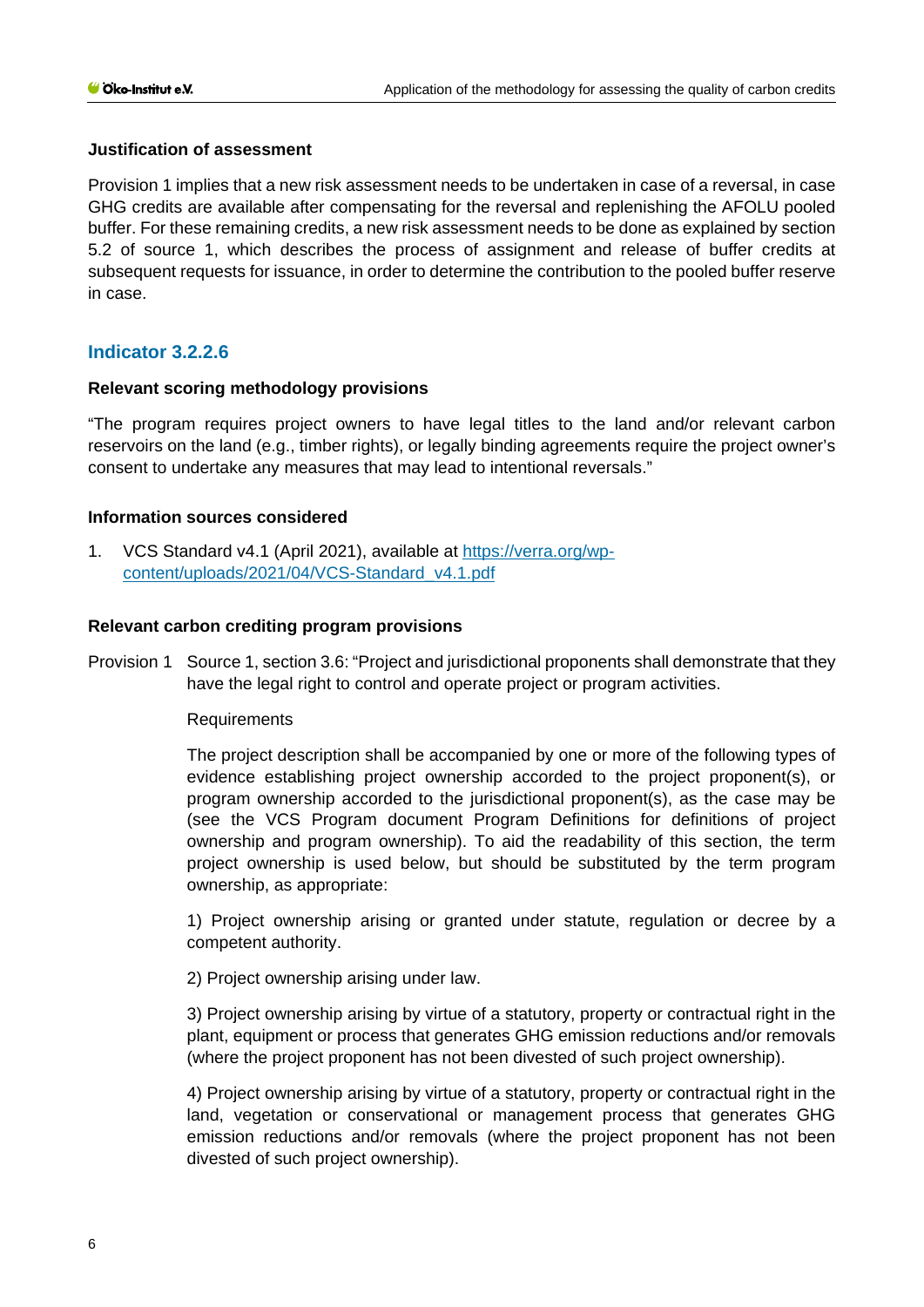5) An enforceable and irrevocable agreement with the holder of the statutory, property or contractual right in the plant, equipment or process that generates GHG emission reductions and/or removals which vests project ownership in the project proponent".

#### **Assessment outcome**

Yes (2 Points).

## **Justification of assessment**

The above documentation specifies that the program requires project owners to have legal titles to the land and/or relevant carbon reservoirs on the land so that the indicator is fulfilled.

## **Indicator 3.2.2.7**

## **Relevant scoring methodology provisions**

"The program requires the use of legal covenants or agreements (e.g., conservation easements, trusteeships) that restrict or prevent land management practices that would result in reversals (whether by the project owners or other parties).

OR

The program does not require that the above measures are in place but their existence leads to a lower specific risk assessment."

#### **Information sources considered**

1. VCS AFOLU Non-Permanence risk tool v4.0, available at [https://verra.org/wp](https://verra.org/wp-content/uploads/2019/09/AFOLU_Non-Permanence_Risk-Tool_v4.0.pdf)[content/uploads/2019/09/AFOLU\\_Non-Permanence\\_Risk-Tool\\_v4.0.pdf](https://verra.org/wp-content/uploads/2019/09/AFOLU_Non-Permanence_Risk-Tool_v4.0.pdf)

#### **Relevant carbon crediting program provisions**

Provision 1 Source 1, section 2.2.4 point 5, table 4 and section 2.3.1 point 8, table 6: "Legal agreement or requirement to continue the management practice refers to any legally enforceable agreement or requirement, such as a conservation easement or protected area law that would require the continuation of the management practice that sequesters carbon or avoids emissions for the entire project longevity. In ARR and IFM projects with harvesting, where allowing re-growth of harvested areas is required by law, this may be demonstrated by citing the appropriate legal statute and common practice. Any project with a legally binding agreement that covers at least a 100-year period from the project start date shall be assigned a score of zero for project longevity."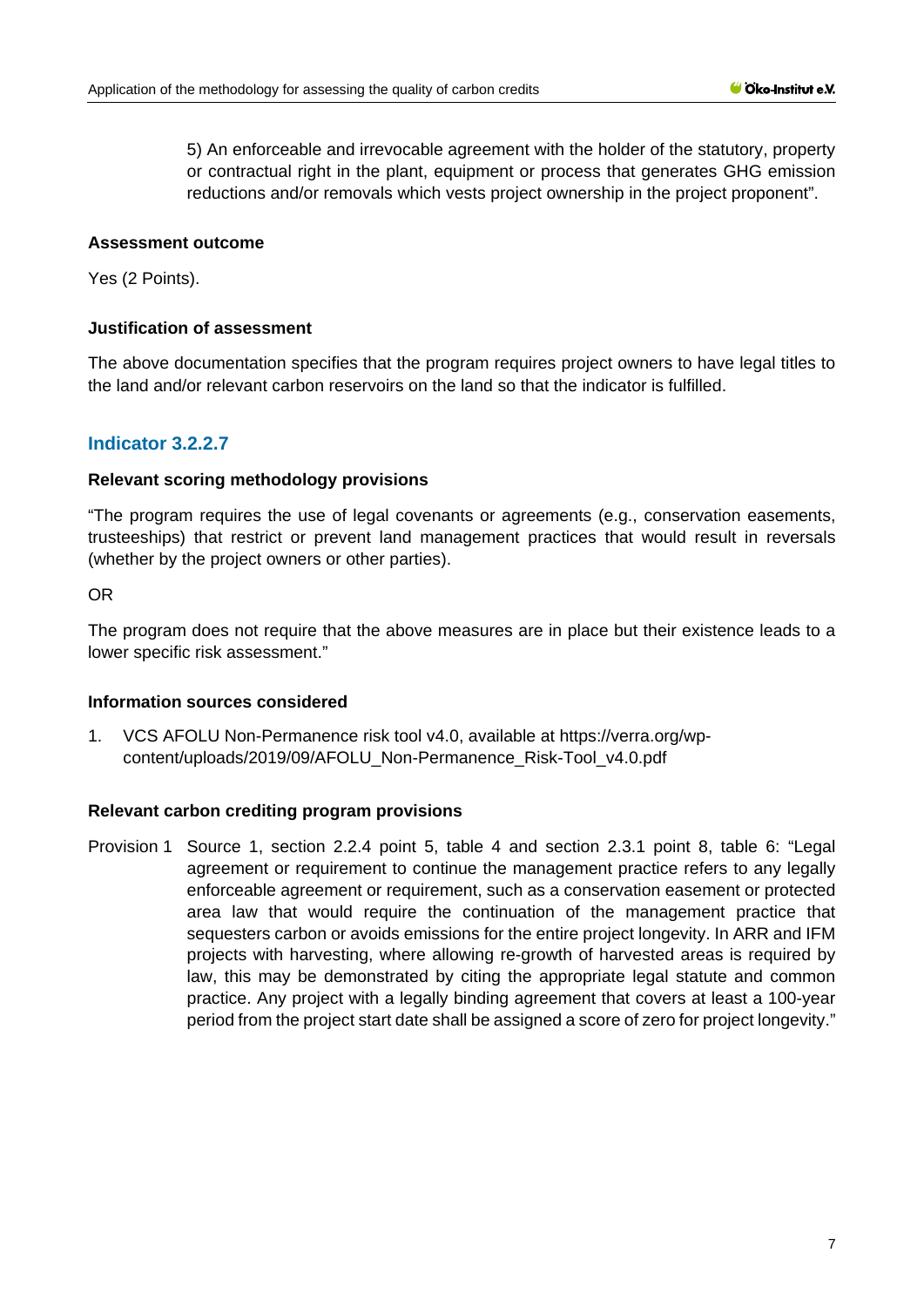|    | <b>Project Longevity</b>                                                      |                                |  |
|----|-------------------------------------------------------------------------------|--------------------------------|--|
| a) | Without legal agreement or requirement to continue the<br>management practice | $= 24$ - (project longevity/5) |  |
| b) | With legal agreement or requirement to continue the<br>management practice    | $= 30$ - (project longevity/2) |  |

**Legally binding commitments (e.g. conservation easements or protected area) and clear ownership rights also reduce the risk rating for external risks**: "Where disputes exist over potential ownership, land/resource access/usage rights or where there are overlapping access/usage rights within the project area (including water usage rights that may affect the hydrology and/or sediment in WRC project areas, such as causing the water table in the project area to drop or otherwise impacting the hydrology of the project area, resulting in higher GHG emissions), the project proponent shall apply the risk scores listed in Table 6. It shall be demonstrated, in addition to the VCS Program requirements for project ownership, that the project has endorsement (such as a legal agreement or memorandum of understanding) from all entities with credible ownership claims or land/resource access/use rights (such as customary rights holders), including from formal and/or traditional authorities."

| Land Tenure and Resource Access/Impacts |                                                                                                                                                                                                                                                                     |                |  |  |
|-----------------------------------------|---------------------------------------------------------------------------------------------------------------------------------------------------------------------------------------------------------------------------------------------------------------------|----------------|--|--|
| a)                                      | Ownership and resource access/use rights are held by same entity(s)                                                                                                                                                                                                 | 0              |  |  |
| b)                                      | Ownership and resource access/use rights are held by different entity(s) (e.g., land is<br>government owned and the project proponent holds a lease or concession)                                                                                                  | $\overline{2}$ |  |  |
| C)                                      | In more than 5% of the project area, there exist disputes over land tenure or ownership                                                                                                                                                                             | 10             |  |  |
| d)                                      | There exist disputes over access/use rights (or overlapping rights)                                                                                                                                                                                                 | 5              |  |  |
| e)                                      | WRC projects unable to demonstrate that potential upstream and sea impacts that could<br>undermine issued credits in the next 10 years are irrelevant or expected to be insignificant, or<br>that there is a plan in place for effectively mitigating such impacts. | 5              |  |  |
| f                                       | Mitigation: Project area is protected by legally binding commitment (e.g., a conservation<br>easement or protected area) to continue management practices that protect carbon stocks<br>over the length of the project crediting period                             | $-2$           |  |  |
| g)                                      | Mitigation: Where disputes over land tenure, ownership or access/use rights exist,<br>documented evidence is provided that projects have implemented activities to resolve the<br>disputes or clarify overlapping claims                                            | $-2$           |  |  |

### **Assessment outcome**

The second of the two conditions applies (1 Point).